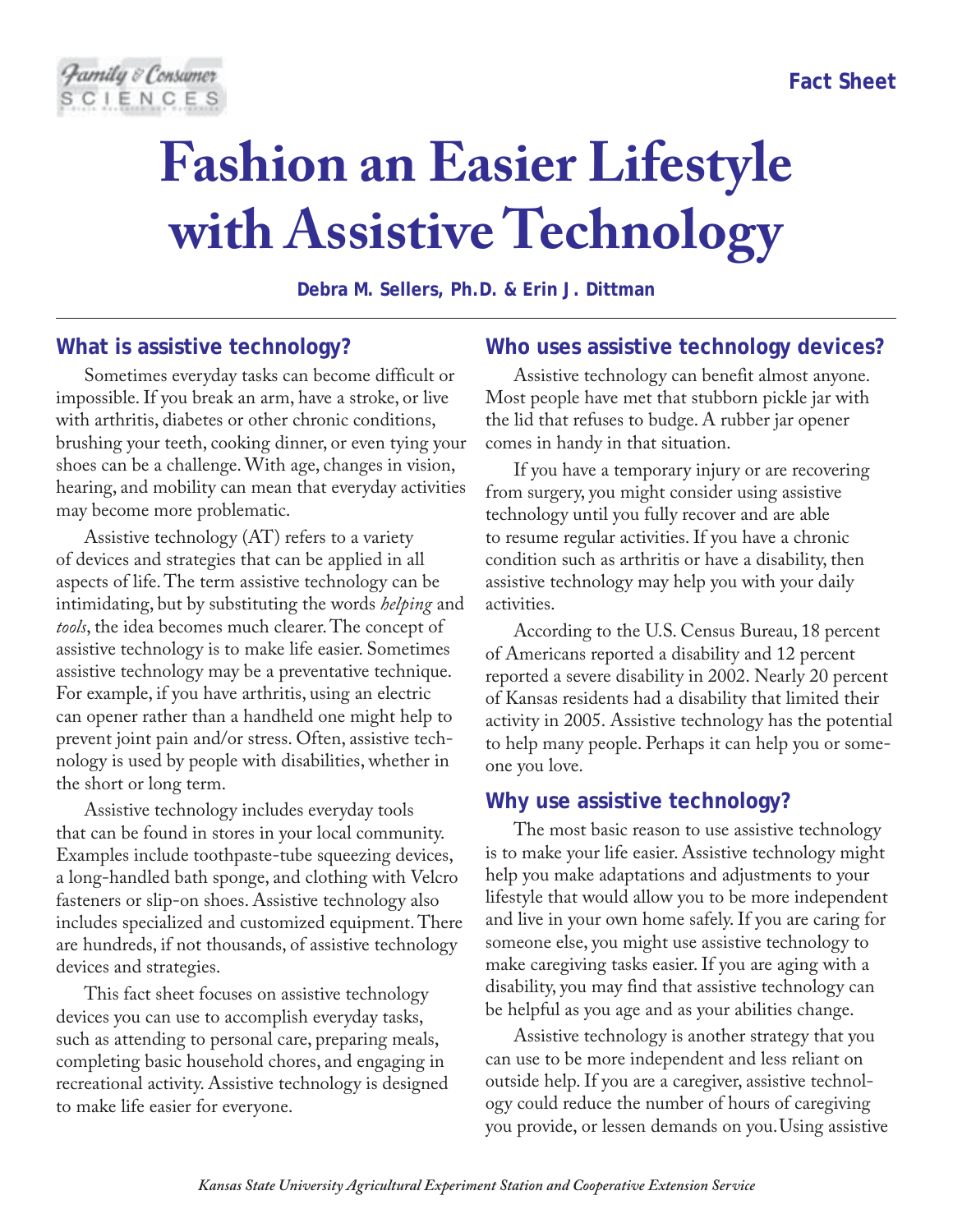technology might reduce the costs of in-home and long-term care.

# **What does assistive technology cost?**

Assistive technology devices may range in cost from a few dollars for simple tools to thousands of dollars for highly specialized equipment. Sometimes, you can make your own devices from items already in the house, or you can put certain household items to use in a different way. For instance, a lazy Susan found in the bottom of a kitchen cupboard may actually be more useful on the countertop, where everyday cooking items can be placed for easy access.

# **Who pays for it?**

At this time, most assistive technology is paid for by individuals and their families from their own personal funds. Almost all smaller tools are paid for in this way. Sometimes, for bigger items that are deemed medically necessary, Medicare, Medicaid, and private insurance companies may help cover the cost. If you are a veteran, check with your local Department of Veterans Affairs.

# **Where can someone get assistive technology?**

Medical supply stores and pharmacies usually carry some common assistive technology items. Others are available through catalogs or online retailers. Efforts are being made around the country to provide assistive technology through lending and sharing programs.

Below are just a few suppliers of assistive technology devices in a wide range of categories. You could also search the Internet for other suppliers.

Active Forever *www.activeforever.com* 800-377-8033

AliMed *www.AliMed.com* 800-225-2610

Gold Violin *www.goldviolin.com* 877-648-8400

Sammons Preston *www.sammonspreston.com* 800-323-5547

Sears Health and Wellness *www.searshealthandwellness.com* 800-326-1750

# **Who can help me?**

Consulting with an expert in assistive technology who can assess your situation may prevent frustration and wasted time and money. Many health care professionals can assist you in selecting and locating assistive technology that is best suited to your particular situation and needs. A local physician may be a good first referral source. Ask for help from an occupational or physical therapist, or speech-language pathologist. Each of these health care providers has a different specialty, so be clear about your challenges so that the best help can be provided. The Assistive Technology for Kansans Project is also able to assist you with questions regarding assistive technology.

## **Tell me more.**

Following are a few descriptions of assistive technology devices in four different areas. There are thousands of possibilities. If a challenge exists for you, it is likely that a piece of equipment has been invented that may help you.

## **Personal care**

- Buttoning tool to help with getting dressed
- Long-handled sponge to eliminate the need to bend down to wash legs/feet
- Large-handled toothbrush for limited grip

## **Meals**

- Cutting board that holds food in place through the use of spikes and a raised edge
- Rubber pad to keep a plate from moving on the table
- Weighted silverware to help with tremors while eating

## **Household chores**

- Long-handled dustpan to decrease the need to kneel or stoop
- Reacher to pick up items on the floor or overhead
- Stool for sitting during cooking, folding laundry, and other tasks

## **Recreational activity**

• Card holder to ease strain from holding large amounts of playing cards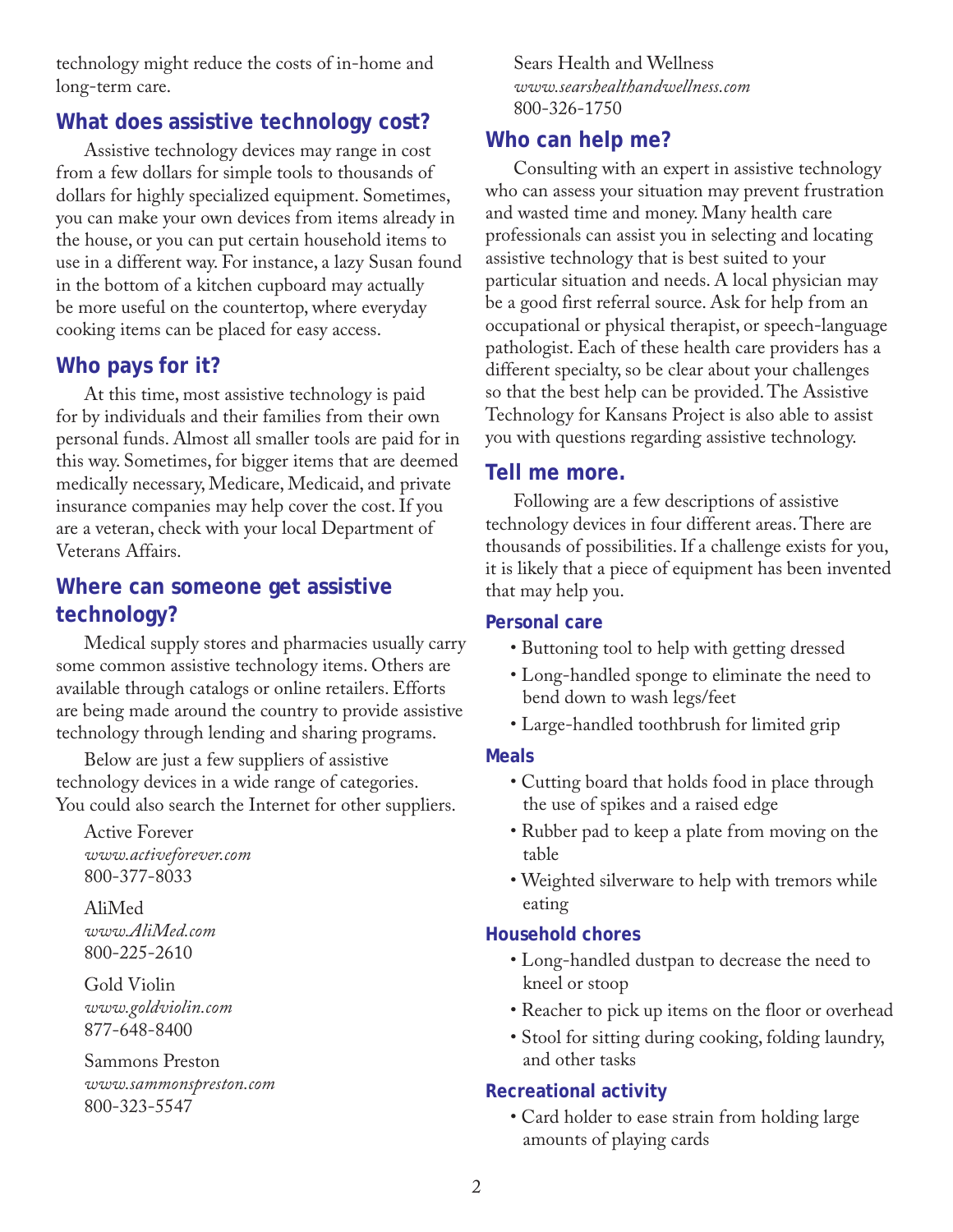- Modified keyboard or mouse for the computer to reduce joint pain
- Bowling ramp to decrease strain on fingers, arms and shoulders

## **More information**

If you are interested in learning more about assistive technology or related topics, please visit the K-State Research and Extension Adult Development and Aging Web site at *www.aging.ksu.edu*. The following organizations may also be of help:

#### **Assistive Technology for Kansans (ATK)**

The Assistive Technology for Kansans Program has five Assistive Technology Access Sites around the state and is coordinated by Kansas University's Center on Disabilities. The program's mission is to support individuals with disabilities and/or chronic health conditions in learning about and acquiring assistive technology devices and services they need for education, employment and living in the community. As part of this mission, ATK staff provide product information, device demonstration, training and information about short-term loans, as well as assistance in identifying public and private funds for some equipment. The Assistive Technology Access Sites are the point of contact for the Kansas Equipment Exchange (KEE) and the Kansas AgrAbility program. Through KEE, Kansans can donate durable medical equipment they no longer need or request a refurbished device if they need one. For more information on any of these services, call your regional AT Access Site (1-800-KAN-DO-IT) or visit http://www.atk.ku.edu/.

#### **Adapted Clothing for Veterans**

Sew Much Comfort is a nationwide organization that provides adapted clothing to soldiers with injuries. Clothing is altered by volunteers and distributed free of charge at military hospitals across the country and around the world. For information on how to help, or to receive clothing, visit *www.sewmuchcomfort.org* or call the regional director for Kansas, Linda Trumble, at 303-581-0708.

#### **Arthritis Foundation, Kansas Chapter**

The Kansas Chapter of the Arthritis Foundation helps individuals within its service area acquire equipment and personal care items that will enable them to take control of their arthritis. The chapter also awards scholarships for health and wellness programs based

on financial need. Assistance is not available to cover the cost of prescription drugs, doctor bills or medical treatments. The Arthritis Foundation also created an Ease-of-Use Commendation program. To view these products, visit *www.arthritis.org/ease-of-use-new.php*. For more information, visit *www.arthritis.org*, keyword "Kansas," or call 800-362-1108.

#### **Catalog of Portable Electronic Devices for Memory and Organization**

This Web site is funded by the National Institute on Disability and Rehabilitation Research, U.S. Department of Education. This site focuses on assistive technology for those with challenges with their memory and in staying organized. View a variety of devices, including the price and manufacturer. To view the site, go to *http://www.biausa.org/Pages/AT/* or call 703-761-0750.

#### **Kansas AgrAbility Project**

Kansas AgrAbility is coordinated by Kansas State University and is part of a nationwide effort. The project's main mission is to help farmers with disabilities continue to work in agriculture. Assistive technology experts visit farmers and their families and make recommendations for tools and adaptations. For information, visit *www.oznet.ksu.edu/agrability* or call 1-800-KAN-DO-IT.

#### **Kansas Department of Health and Environment**

The Kansas Department of Health and Environment (KDHE) works to ensure that healthy Kansans are living in safe and sustainable environments. As part of this vision, the Arthritis Program works to teach Kansans how to prevent or delay the possibility of symptoms associated with arthritis. For more information, visit *www.kdheks.gov* or call 785-296-8150.

#### **Rehabilitation Engineering and Assistive Technology Society of North America**

This society is composed of people with an interest in both technology and disability, who work to improve people's lives through technology application. The society supports research and educational activities, and provides advocacy services. For more information, visit *www.resna.org* or call 703-524-6686 (Voice); 703-524-6639 (TTY).